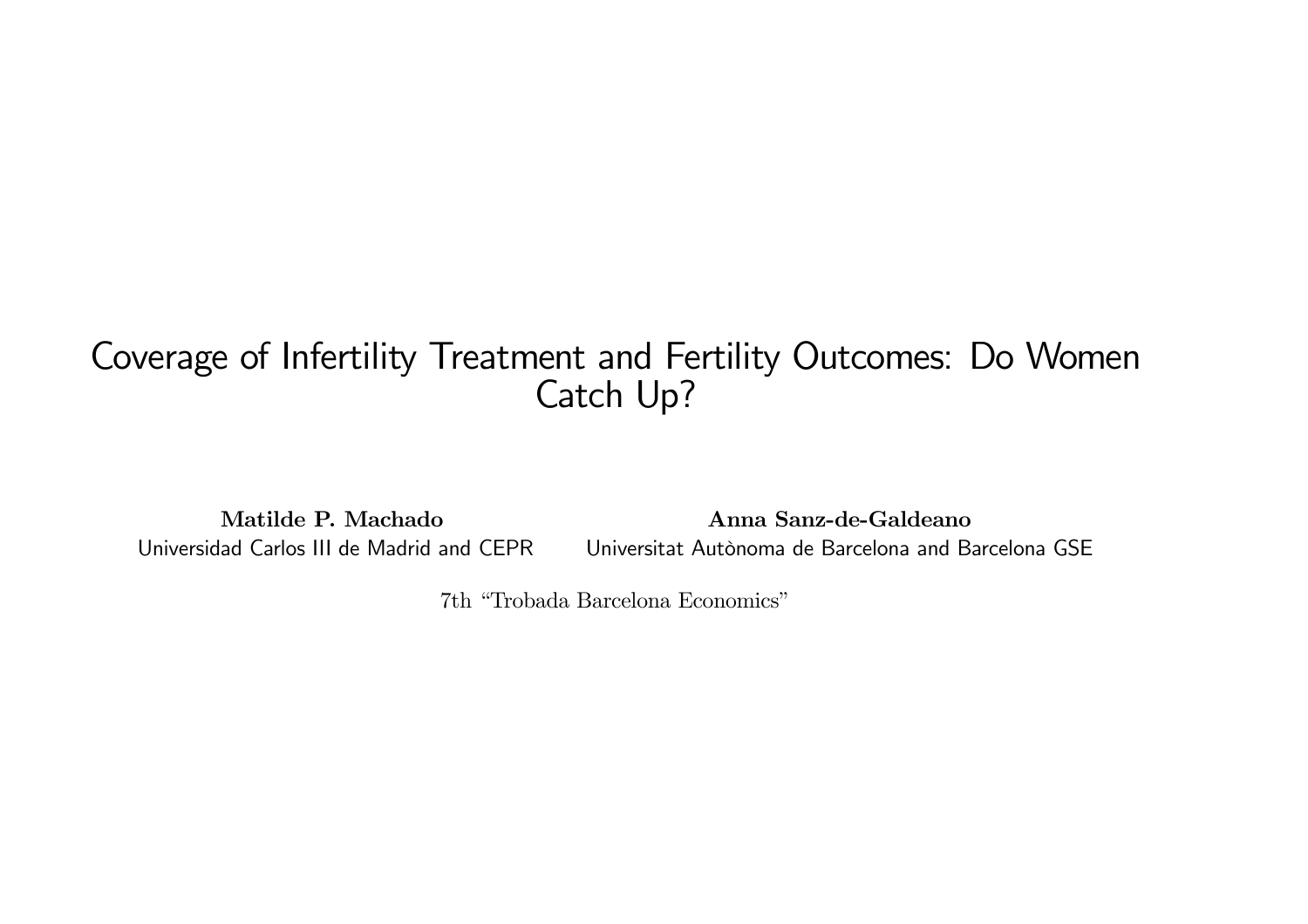### Introduction: Brief History of ART

### ART? Assisted Reproductive Technologies

- First human in vitro fertilization (IVF): UK, <sup>1978</sup>
- First IVF in the US: 1981. Since then:
	- $-$  Rapid increase  $\#$  of clinics
	- Increase in success rates
- These trends have reduced ART costs (delivery from IVF [\$44,000-\$211,942] in <sup>1992</sup> USD).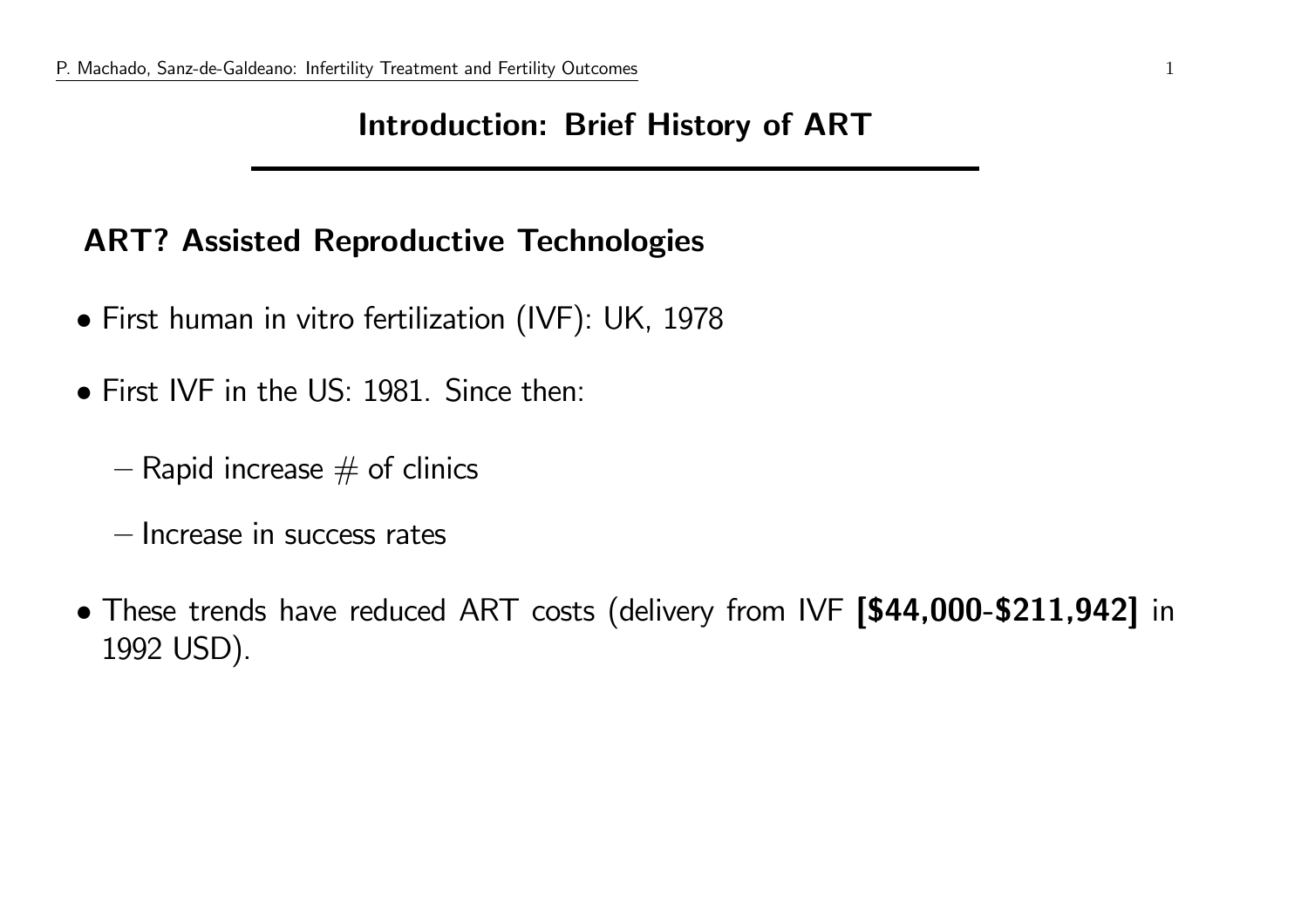#### Introduction: Brief History of ART

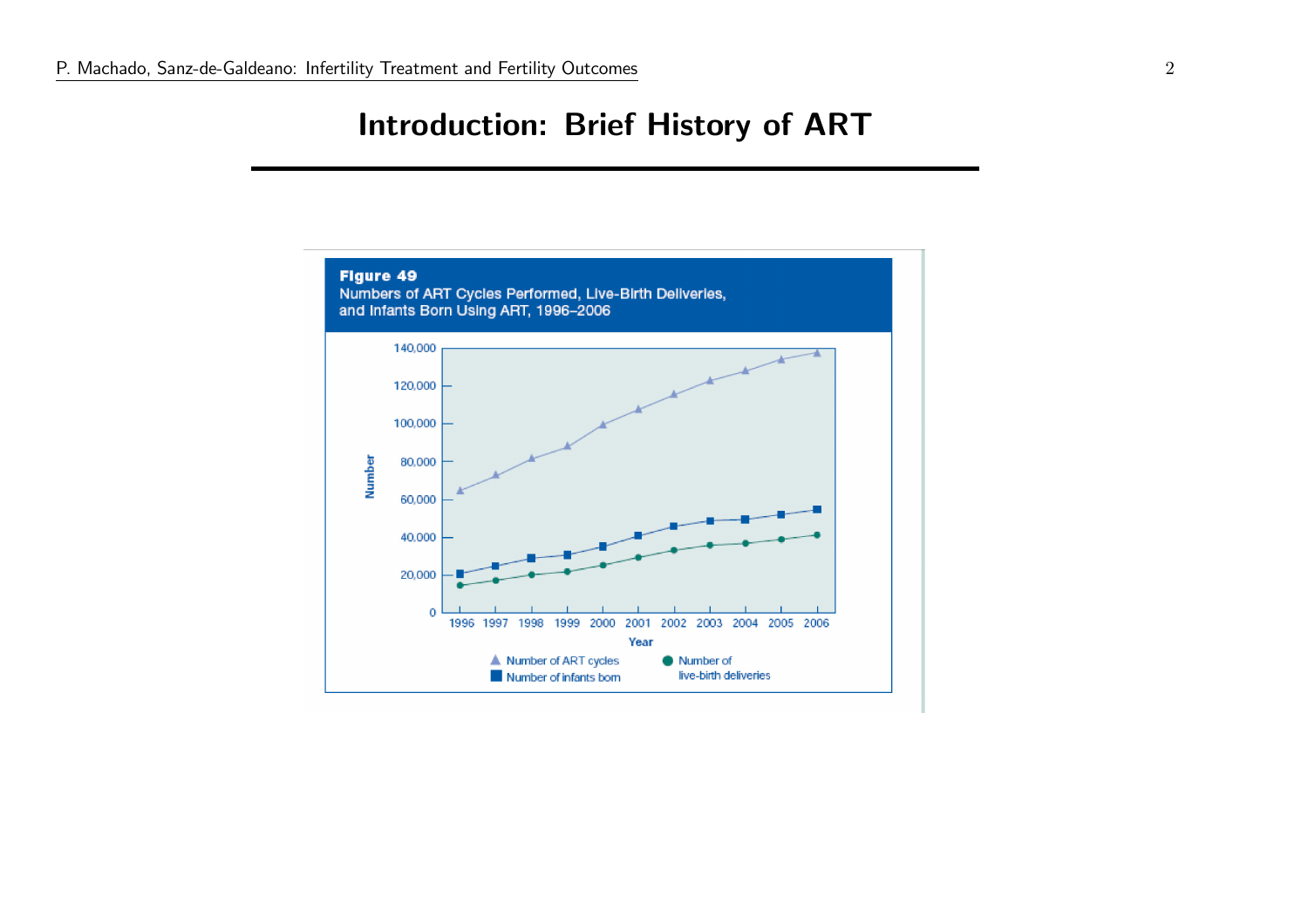#### Introduction: ART Across the Atlantic

- In the US:
	- $-$  HI is mostly available through the workplace
	- $-$  By 1995,  $13$  states had enacted mandates forcing insurers to consider infertility  $\,$ treatments to different extents
	- $-$  HI mandates have considerably reduced  $\mathsf{ARTs}$  costs for those with coverage
- In Europe:
	- Many countries with complete public coverage of infertility treatment: Belgium, Denmark, France, Greece, Slovenia, and Sweden (IFFS Surveillance 07, Ziebe and Devroey, 2008)
	- Other European countries e.g. Spain and UK: partial public coverage but long waiting lists.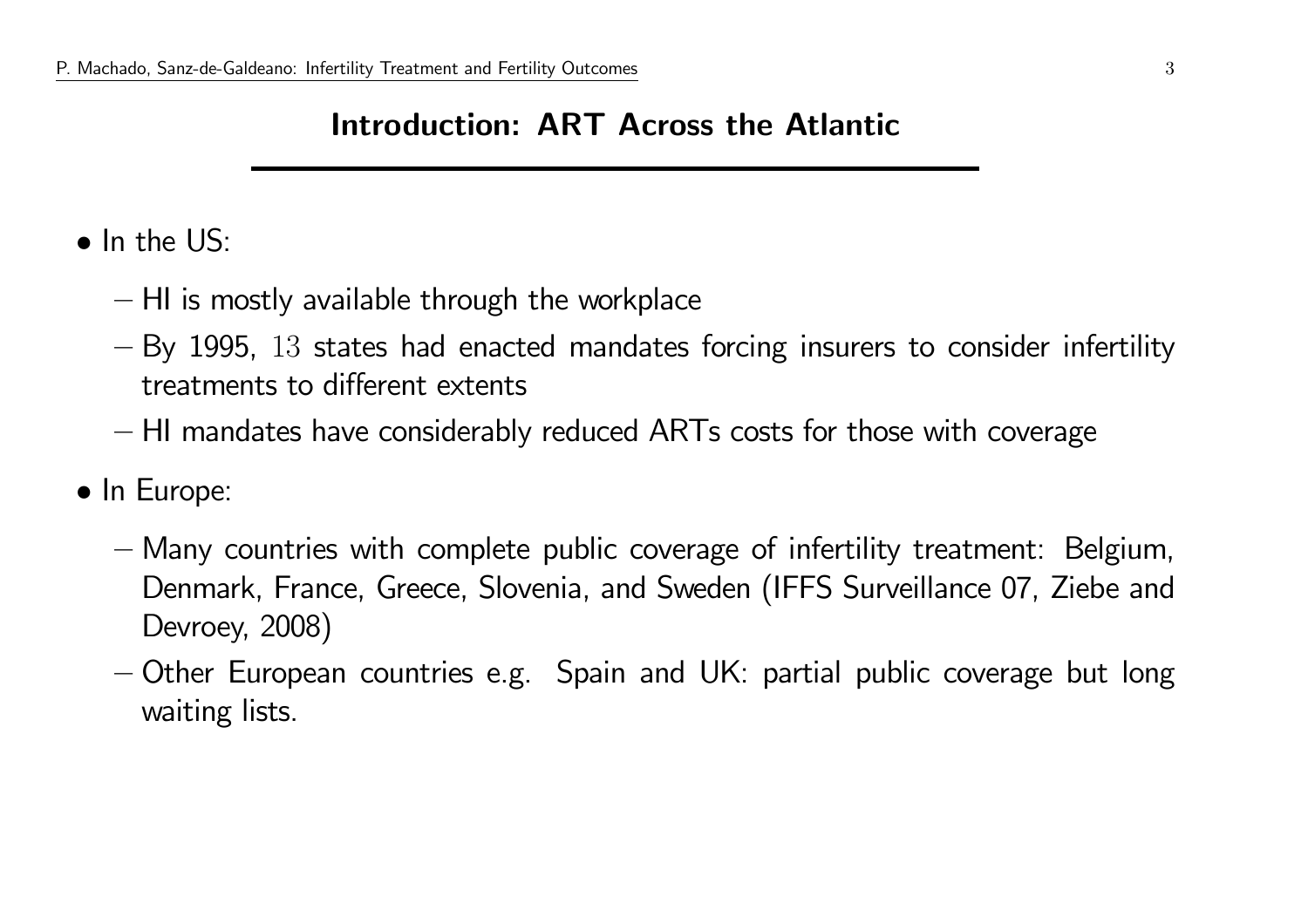## Motivation

- Ongoing debate in Europe on possible solutions to the problem of population ageing
- Can ART be part of a package of policies intended to increase TFR in Europe  $(1.5 \text{ in } 10^{10})$ EU25)? (Grant, 2006, Ziebe and Devroey, 2008). Complex Answer:
	- 1. Non-strategic effect: in the short-run, TFR increases because of an increase in fertility rates among the eldest women and those who couldn't conceive naturally otherwise.
	- 2. Strategic effect: in the long run, TFR may be reduced.
		- Career concerns and human capital investment are the leading factors associated with fertility postponement, specially among highly productive women (large lit. on applied micro labor and quantitative macro)
		- By relaxing the "biological constraint", the availability of ART may further delay childbearing under too optimistic perceptions about their effectiveness.
		- $-$  Survey "Britons put work and fun before babies" by The Guardian, May 2, 2006:

35% of men and women declare their willingness to postpone childbearing due to the availability of fertility treatments.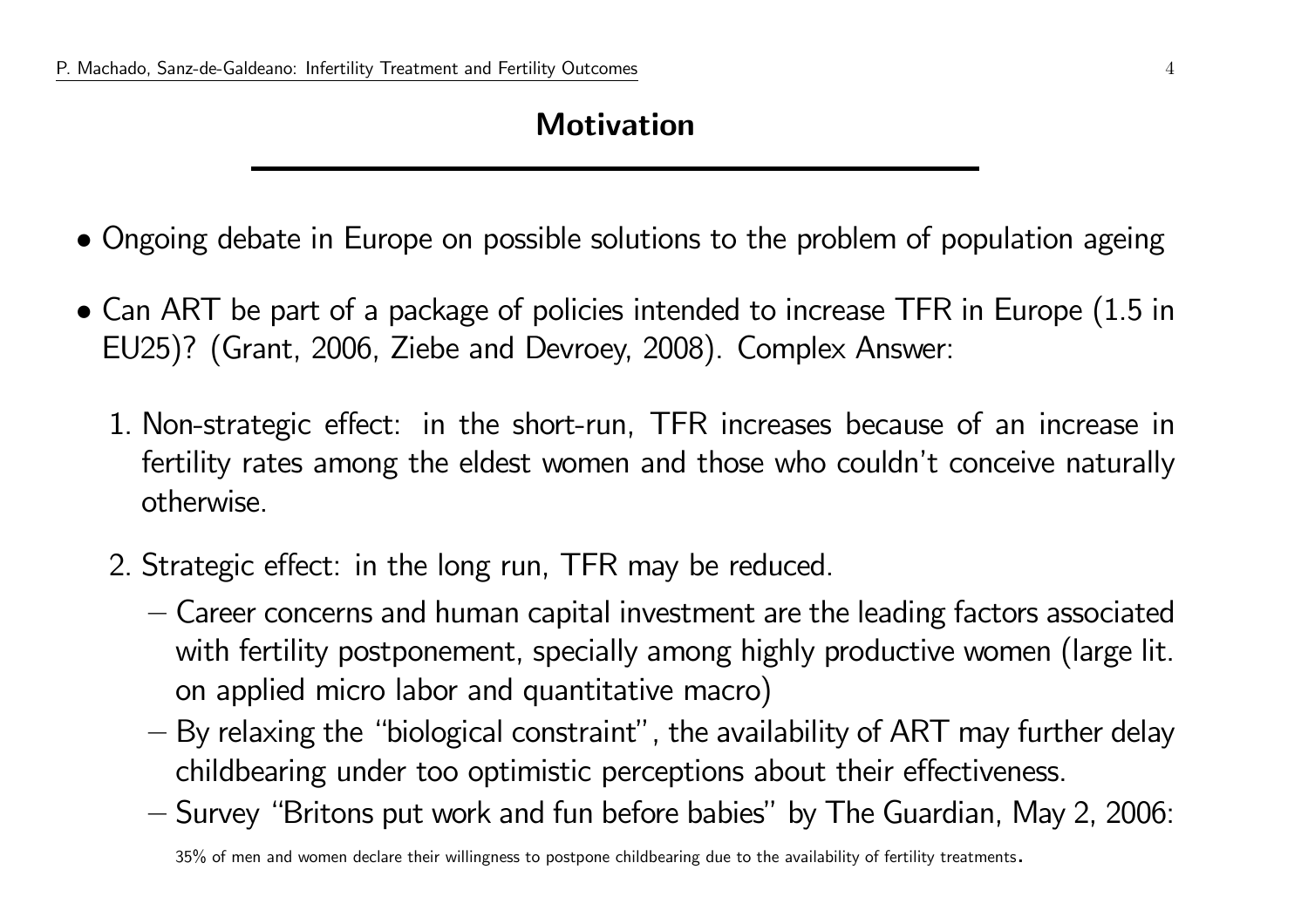#### **Objective**

1. Do ART delay the arrival of the first child?

2. Even if ART delay first births, do women catch up in terms of TFR? Do ART users end up having the same number of children by the end of their reproductive lives as non-users (perhaps fewer or same  $#$  deliveries but more babies)?

We try to answer these questions by providing short and long-run estimates of the impact of infertility insurance mandates in several US states vs. their control counterparts.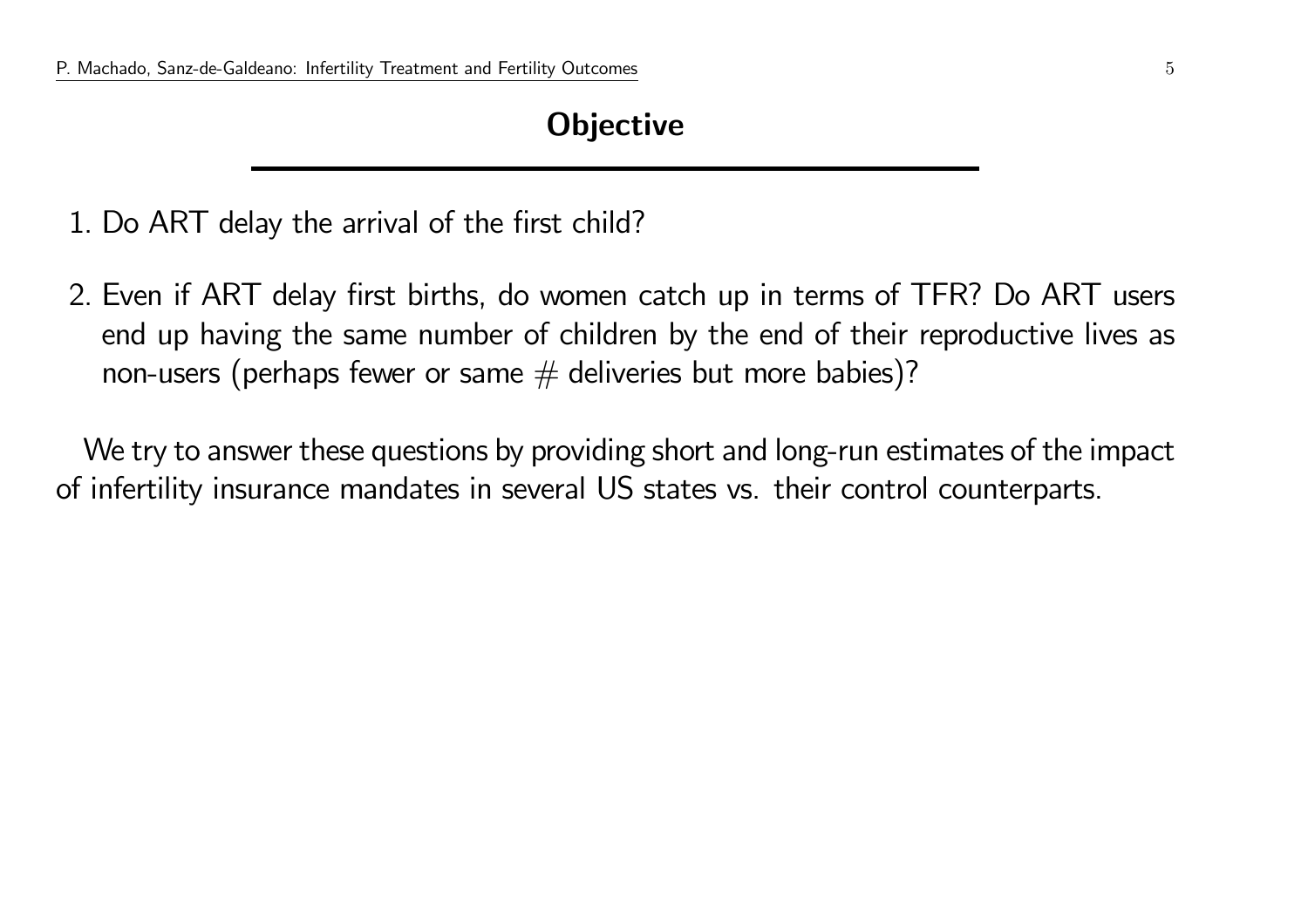#### Economics Literature on ART

- Impact of mandates on ART utilization, *direct* evidence: higher among highly educated<br>
NEEC (Bullian LE-Line 2000) <sup>&</sup>gt;<sup>30</sup> women from the NSFG (Bitler and Schmidt, 2008)
- Impact of mandates on various fertility outcomes (short-run impact of mandates, suggestive but no proof of delay):
	- $-$  Increase in first birth rates for white women  $>\!35$  (Schmidt, 2007, Buckles, 2005)
	- Increase of multiple births among white women  ${>}30$  (Buckles, 2005, Bitler, 2005<br>— Reade feated 2007) Bundorf et al., 2007)
	- These results are also indirect evidence of higher utilization, like the higher prevalence of less healthy twins (Bitler, 2005)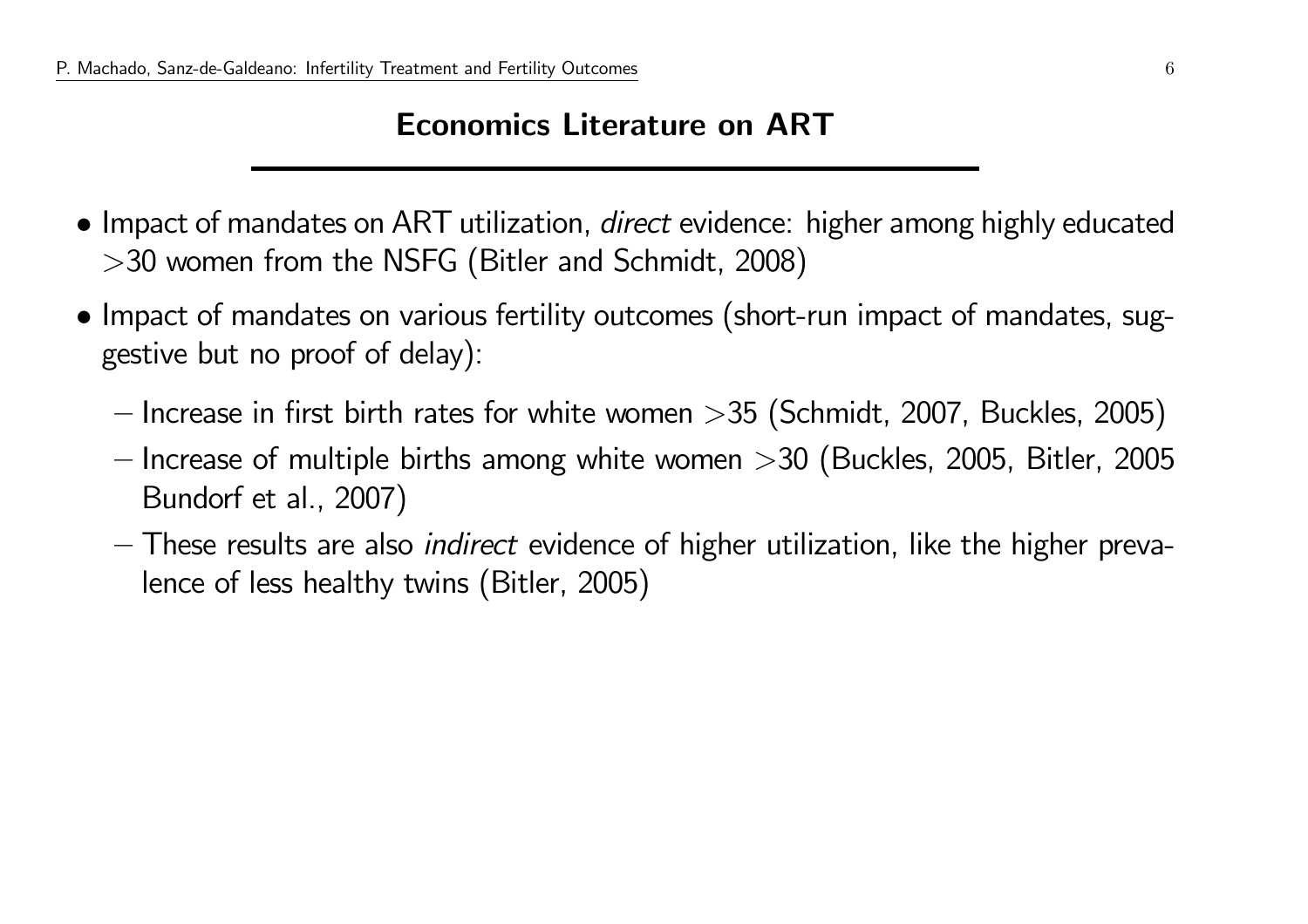#### Outcome Measures

- We estimate the impact of the mandates on (new) outcomes that will better capture delay:
	- Mean age at first birth
	- $-$  % first deliveries by mothers older than 35/30 years old
- We expect an increase in both outcomes in treated relative to control states due to the non-strategic effect.
- The long-run effect: if the age at first birth gap widens over time, this should be evidence of delay.
- Cohort comparison: follow the same cohort on treated and control states and compare their fertility profiles timing and  $#$  kids. We expect the treated cohort to have lower fertility when young and increase it when old.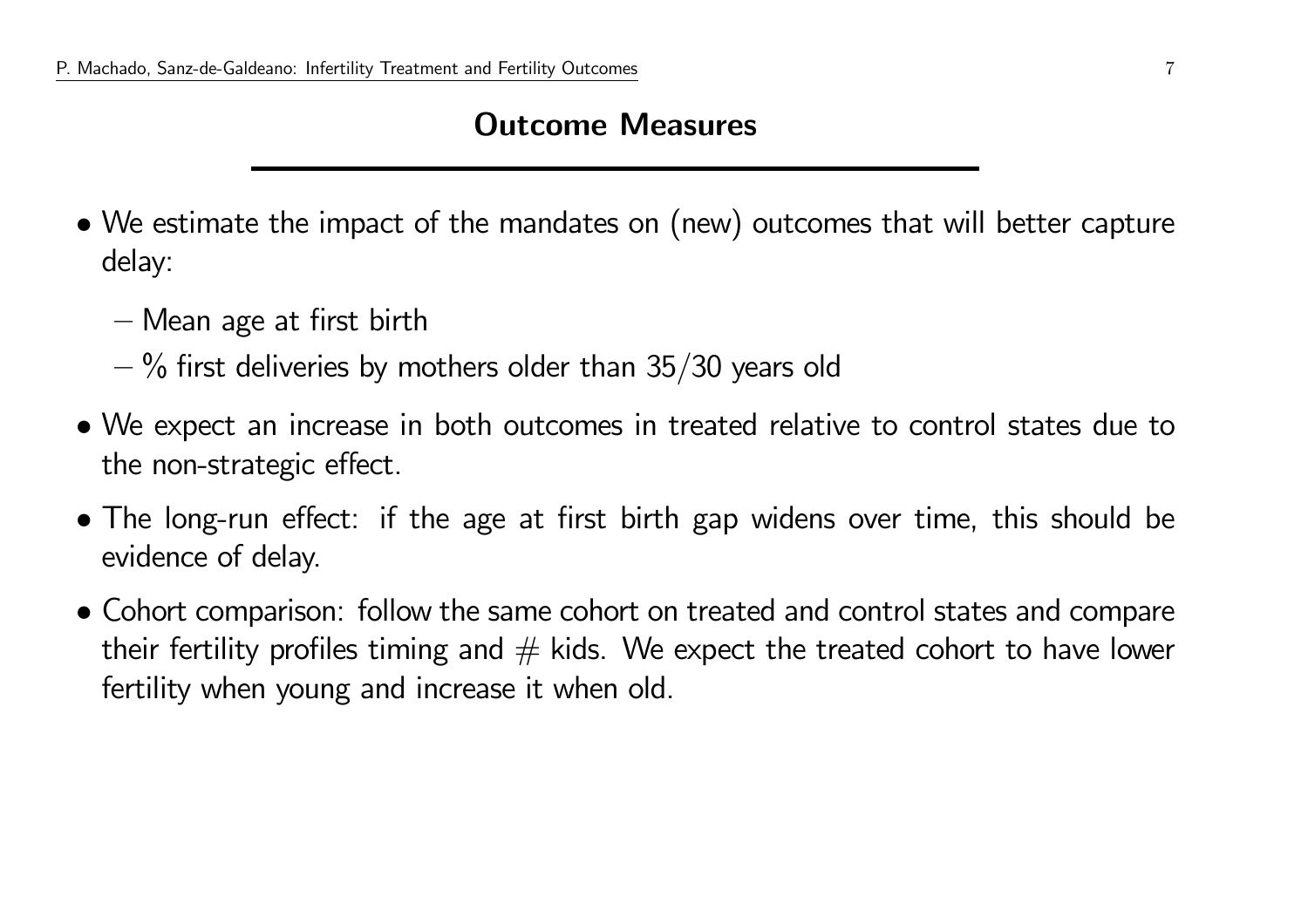#### Identification and Methodology

- Some states passed mandates while some did not...
- ... and the timing of the mandates isn't always the same...
- So what if the passage of the mandates is endogenous, i.e., it is <sup>a</sup> response to unobserved (by the econometrician) differences between treated and control states that determine their outcome dynamics?
- Usual problem in observational studies, <sup>a</sup> valid control group is needed.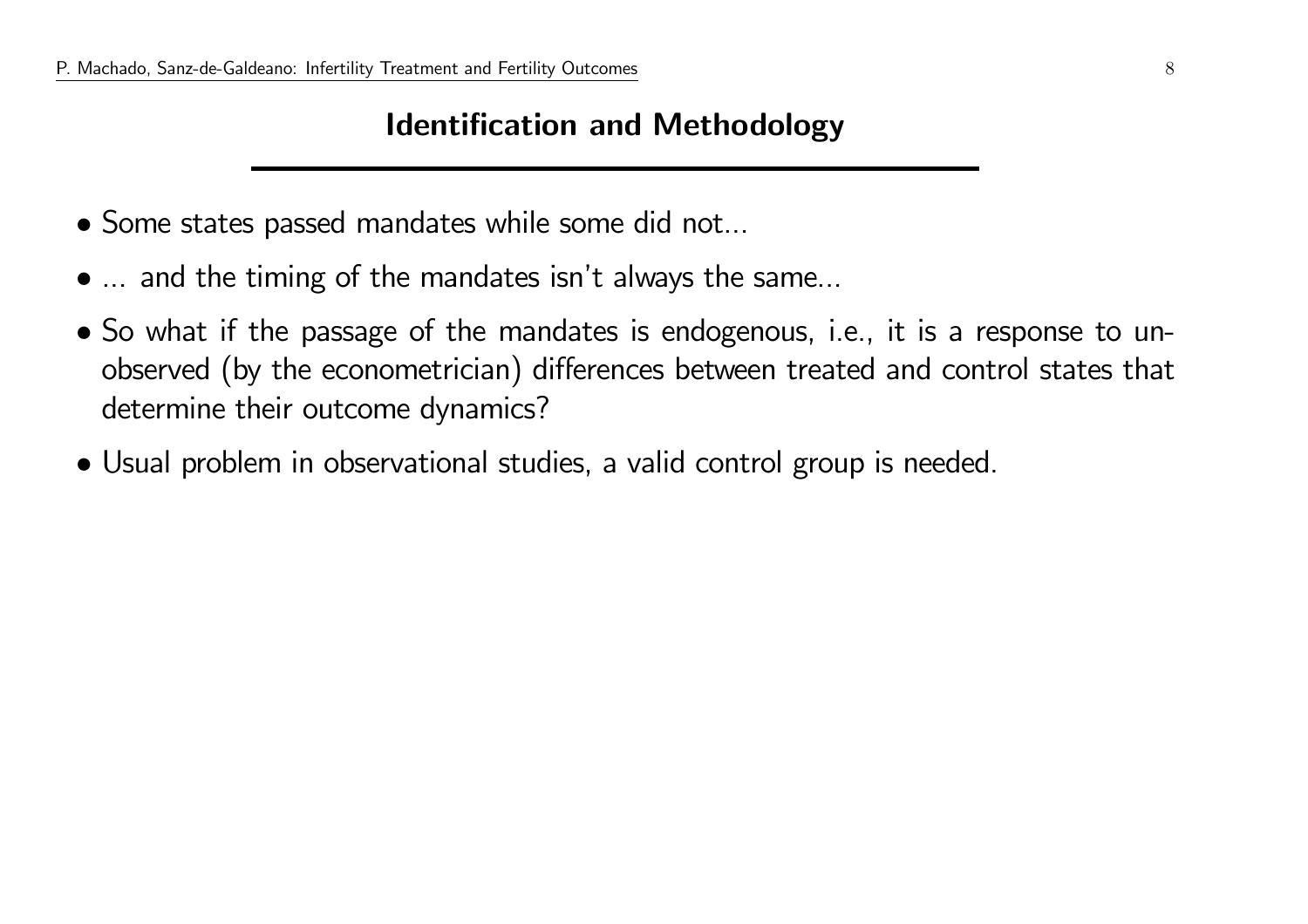#### Methodology

Abadie et al. (2007)'s synthetic control method for the evaluation of policy interventions at the aggregate level. Advantages over the standard diff-in-diff models:

- data-driven procedure to construct an "ideal" control grou p
- synthetic control group=weighted average of potential control units that maximizes the similarity with the treated group in terms of **pre-treatment** characteristics and outcome measures. Transparency:
	- weights are explicit
	- $-$  so are the disparities in terms of outcomes and predictors
- more genera<sup>l</sup> identifying assumptions: unobs. het. need not be fixed
- inferential techniques that capture the uncertainty about the ability of the control group to reproduce the counterfactual. Placebo tests.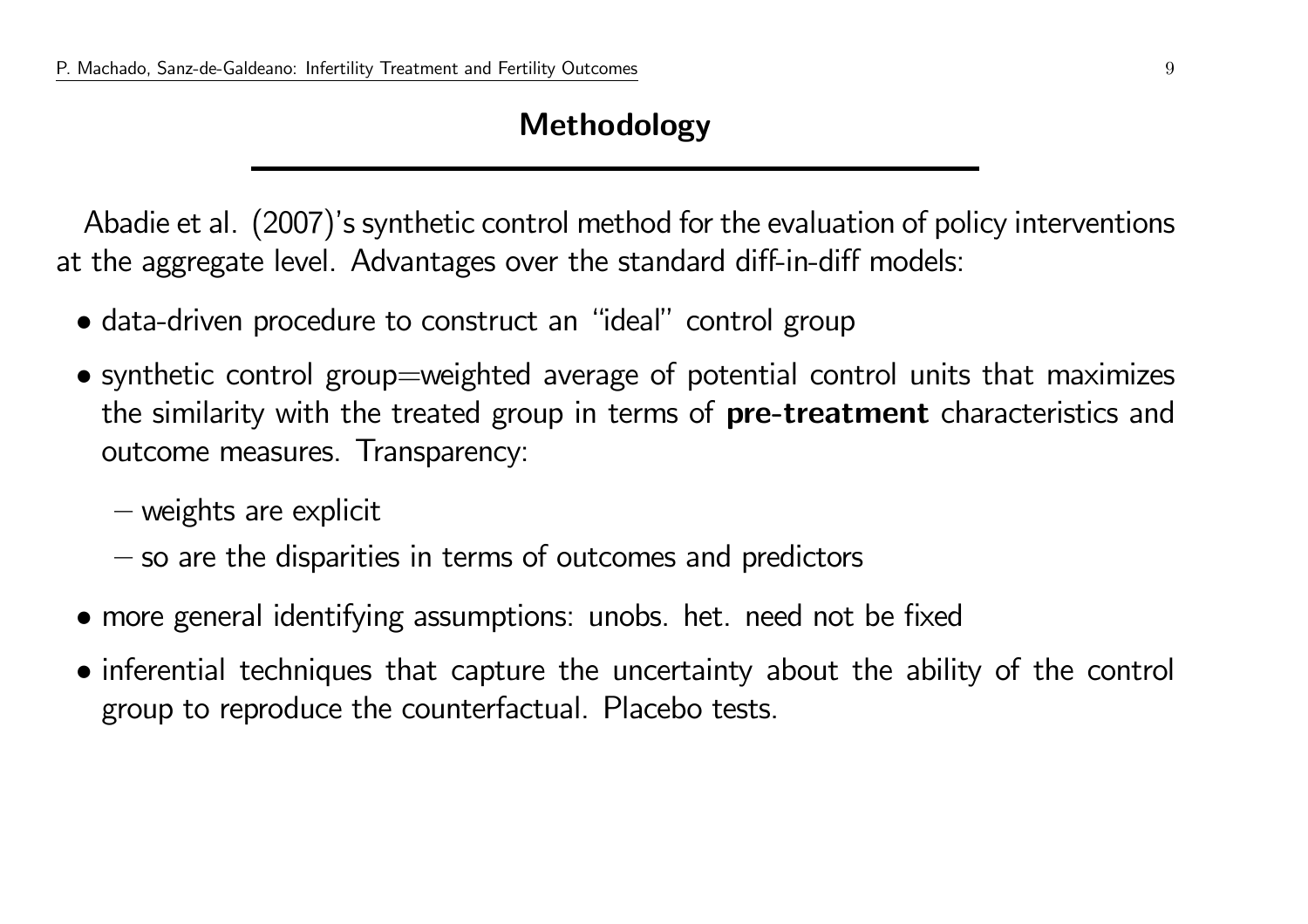### Methodology

Abadie et al. (2007)'s synthetic control method. Features in common with:

- matching methods, since it tries to minimize observable differences between treated and control units
- diff-in-diff models, from which it departs in order to rely on more genera<sup>l</sup> assumptions regarding the unobservables

This is in line with the concerns regarding selection on observables discussed in the recent matching literature that highlights the advantages of using diff-in-diff  $+$  matching strategies (see, for ex: Smith and Todd, 2005, 2003, Heckman et al. 1998)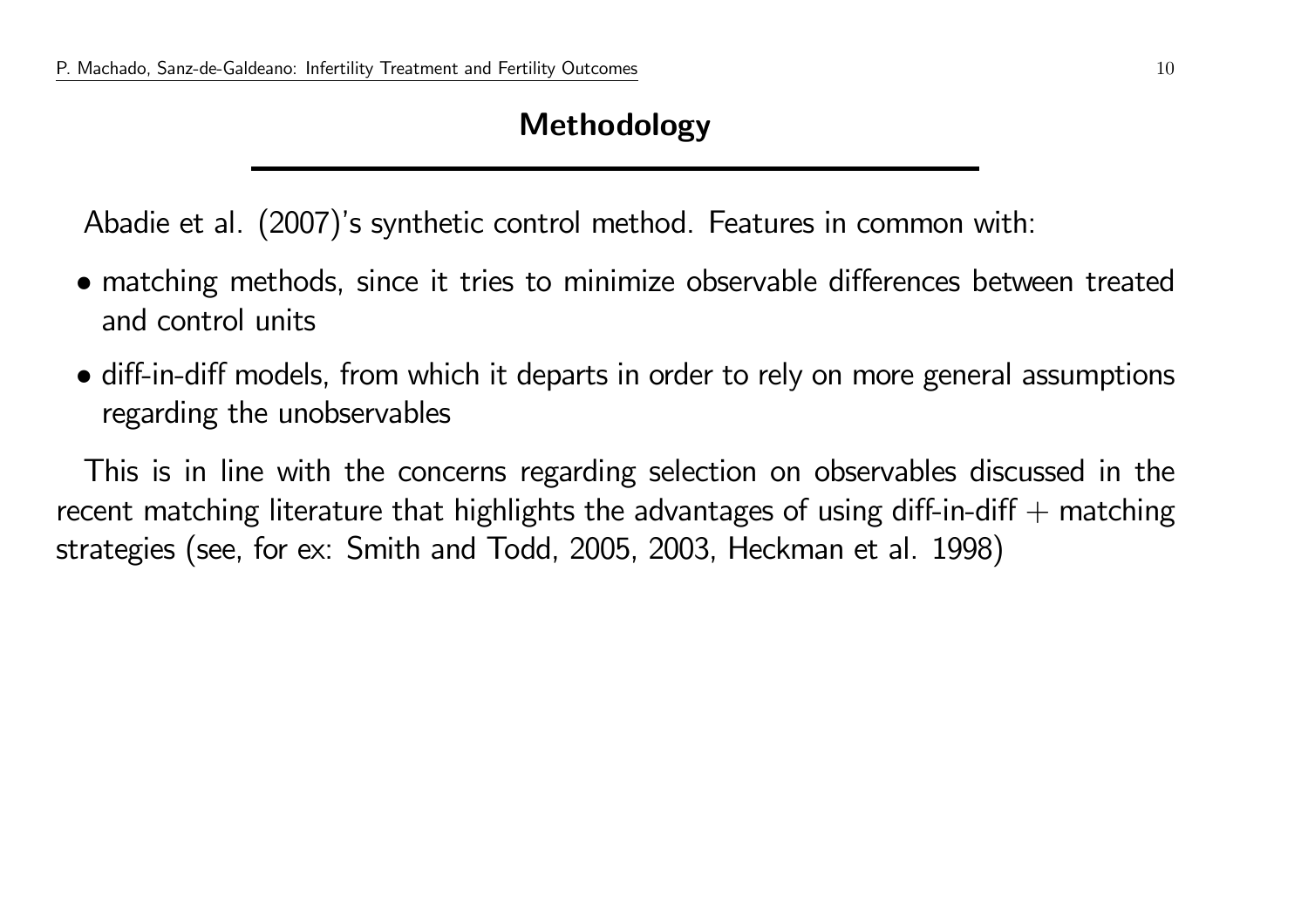# Infertility Treatment Mandates (I)

| Mandates Classifications |                        |                 |                          |                      |                          |  |  |  |
|--------------------------|------------------------|-----------------|--------------------------|----------------------|--------------------------|--|--|--|
|                          | Schmidt $(2007)$       |                 |                          | Buckles $(2005)$     | Bundorf et al.<br>(2007) |  |  |  |
| <b>State</b>             | Mandate-to-cover/offer | <b>IVF</b>      | plans                    | Mandate              | Mandate                  |  |  |  |
| Arkansas                 | cover (87, 91)         | yes             | $\overline{\phantom{a}}$ | cover-strong $(87)$  | limited $(87)$           |  |  |  |
| California               | offer $(89)$           | $\overline{no}$ | all                      | offer $(89)$         | offer $(89)$             |  |  |  |
| Connecticut              | offer $(89)$           | yes             | $\overline{\phantom{a}}$ | offer $(89)$         | offer $(89)$             |  |  |  |
| Hawaii                   | (87)<br>cover          | yes             | all                      | (87)<br>cover-strong | limited $(87)$           |  |  |  |
| llinois                  | (91)<br>cover          | yes             | all                      | (91)<br>cover-strong | comprehensive $(91)$     |  |  |  |
| Maryland                 | (85)<br>cover          | yes             | all                      | (85)<br>cover-strong | limited $(85)$           |  |  |  |
| <b>Massachusetts</b>     | (87)<br>cover          | yes             | all                      | cover-strong (87)    | comprehensive (<br>(87)  |  |  |  |
| Montana                  | (87)<br>cover          | $\overline{no}$ | $\overline{\phantom{a}}$ | cover-weak $(87)$    | limited $(87)$           |  |  |  |
| New York                 | (90)<br>cover          | $\overline{no}$ | $\overline{\phantom{a}}$ | $cover$ -weak $(90)$ | limited $(90)$           |  |  |  |
| Ohio                     | cover $(91)$           | yes             | $\overline{\phantom{a}}$ | cover-weak $(91)$    | limited $(91)$           |  |  |  |
| Rhode-Island             | cover (89)             | yes             | all                      | cover-strong (89)    | comprehensive (89)       |  |  |  |
| Texas                    | offer $(87)$           | yes             | all                      | offer $(87)$         | offer $(87)$             |  |  |  |
| West Virginia            | cover $(77)$           | $\mathbf{n}$    | $\overline{\phantom{0}}$ | cover-weak $(95)$    | limited $(77)$           |  |  |  |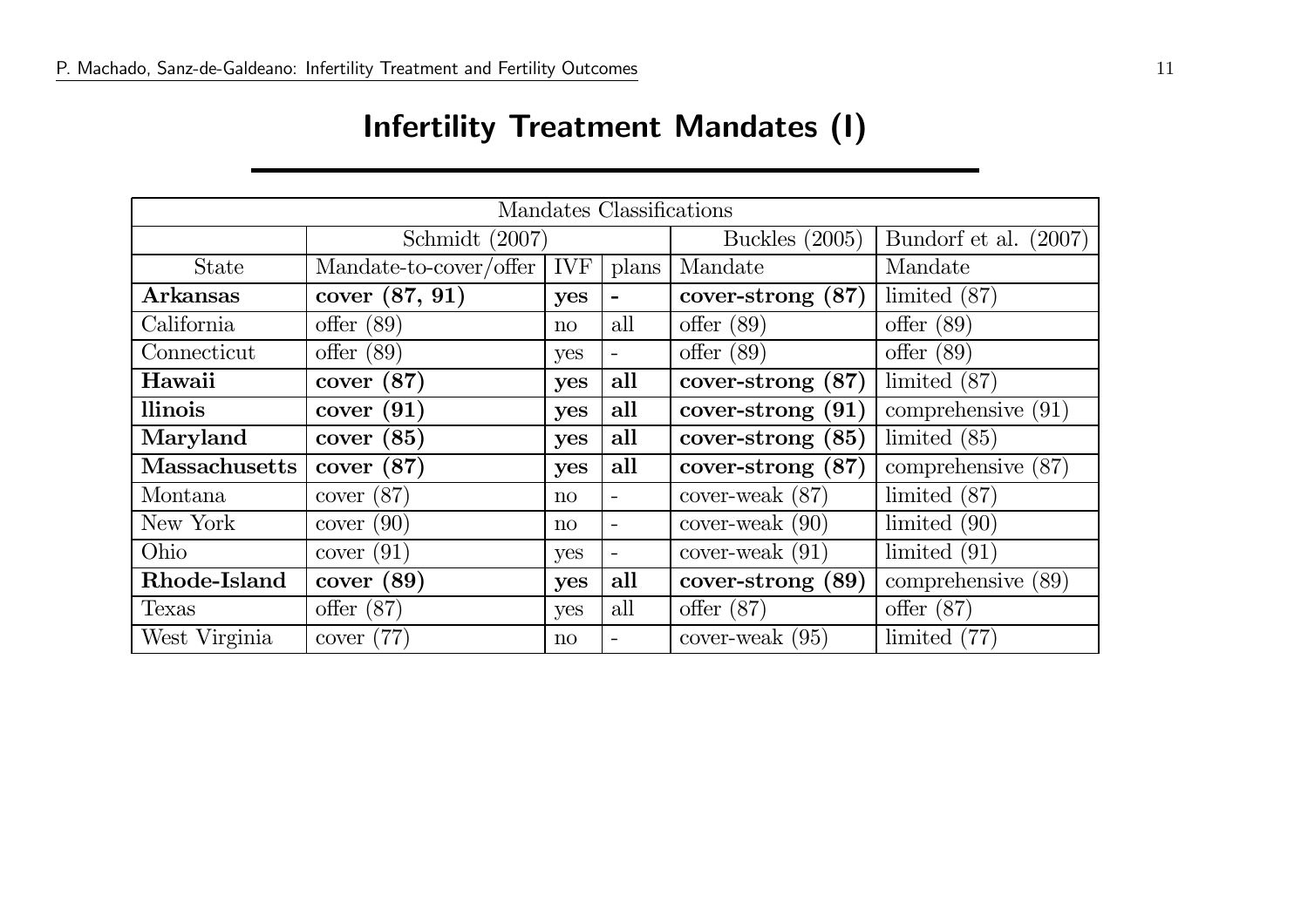## Infertility Treatment Mandates (II)

- Mandates heterogeneity in terms of:
	- $-$  Intensity (cover/offer, all plans/limited, IVF/no IVF)
	- $-$  Timing
- Moreover, states also differ in important socioeconomic characteristics. Hence, statespecific analyses.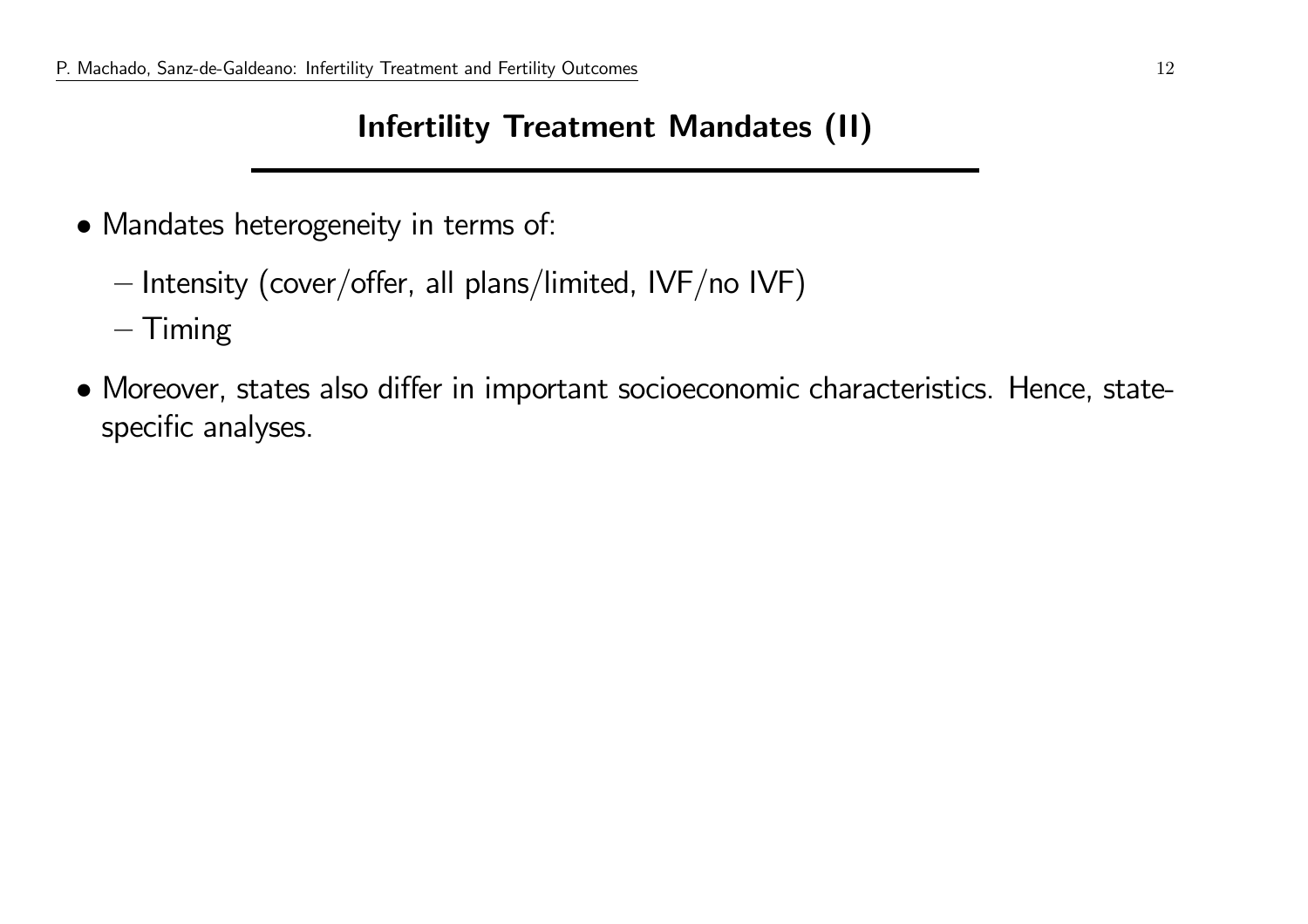#### Data

- Birth certificates from the National Vital Statistics (1968-2001)
- CPS March extracts (1968-2001) states separately identified from <sup>1977</sup> onwards. Predictors:
	- $-$  sex, age structure of the population, race, marital status,  $\mathsf{nr}\mathsf{.}$  of own kids
	- $-$  education
	- $-$  labour market variables, employment provided health insurance, firm size
- Census population estimates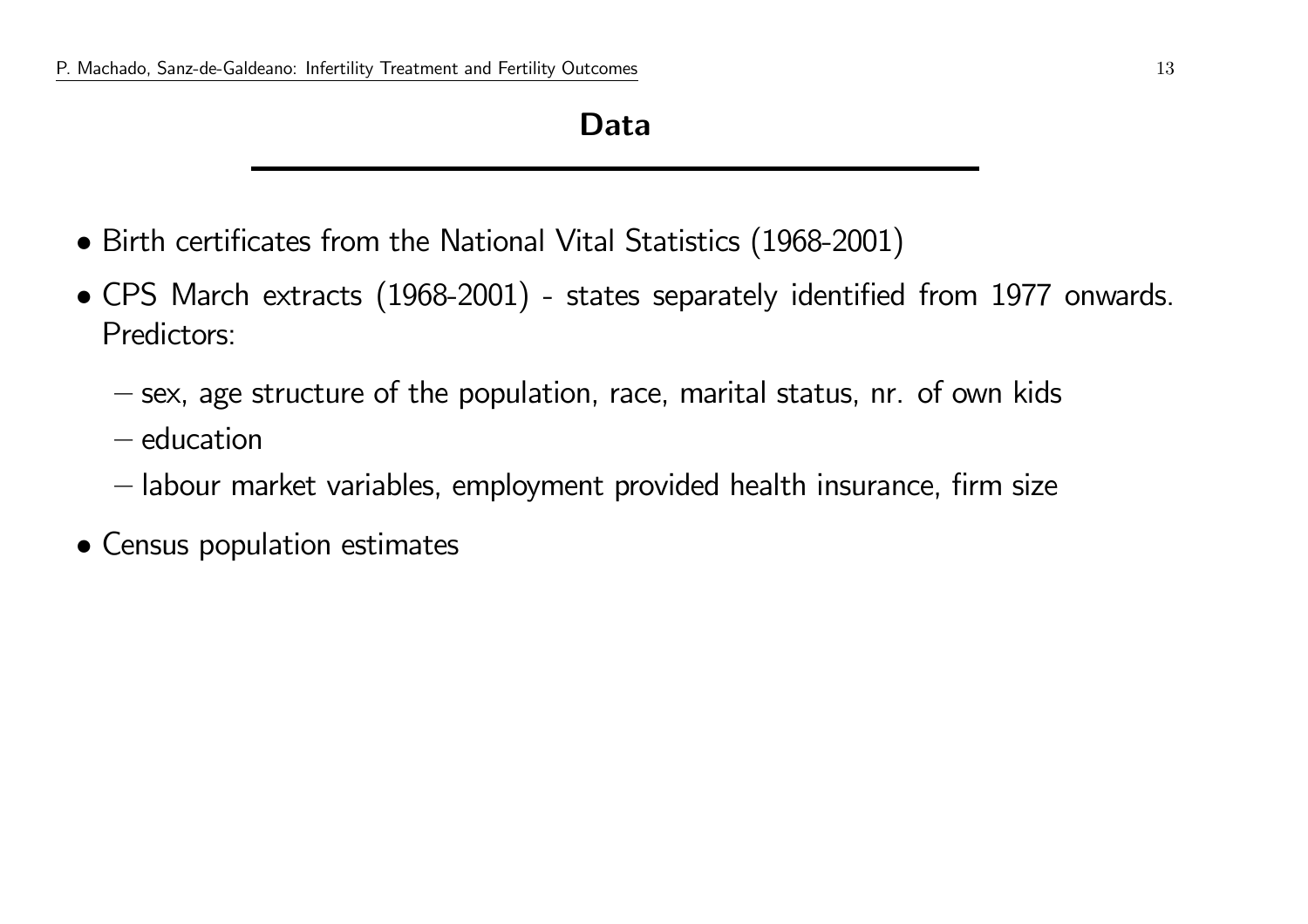### Raw Evidence on Delay (I)

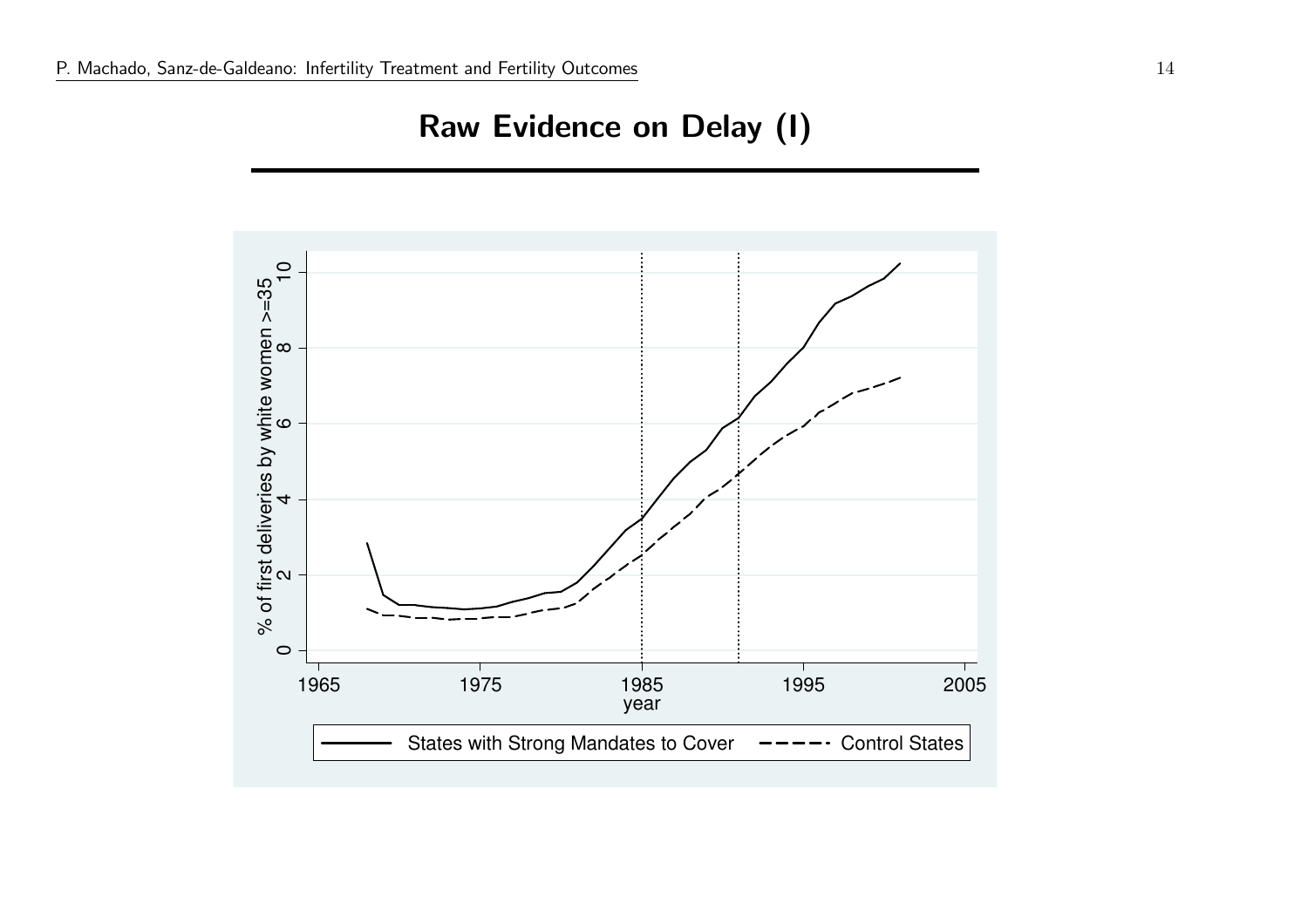# Raw Evidence on Delay (II)

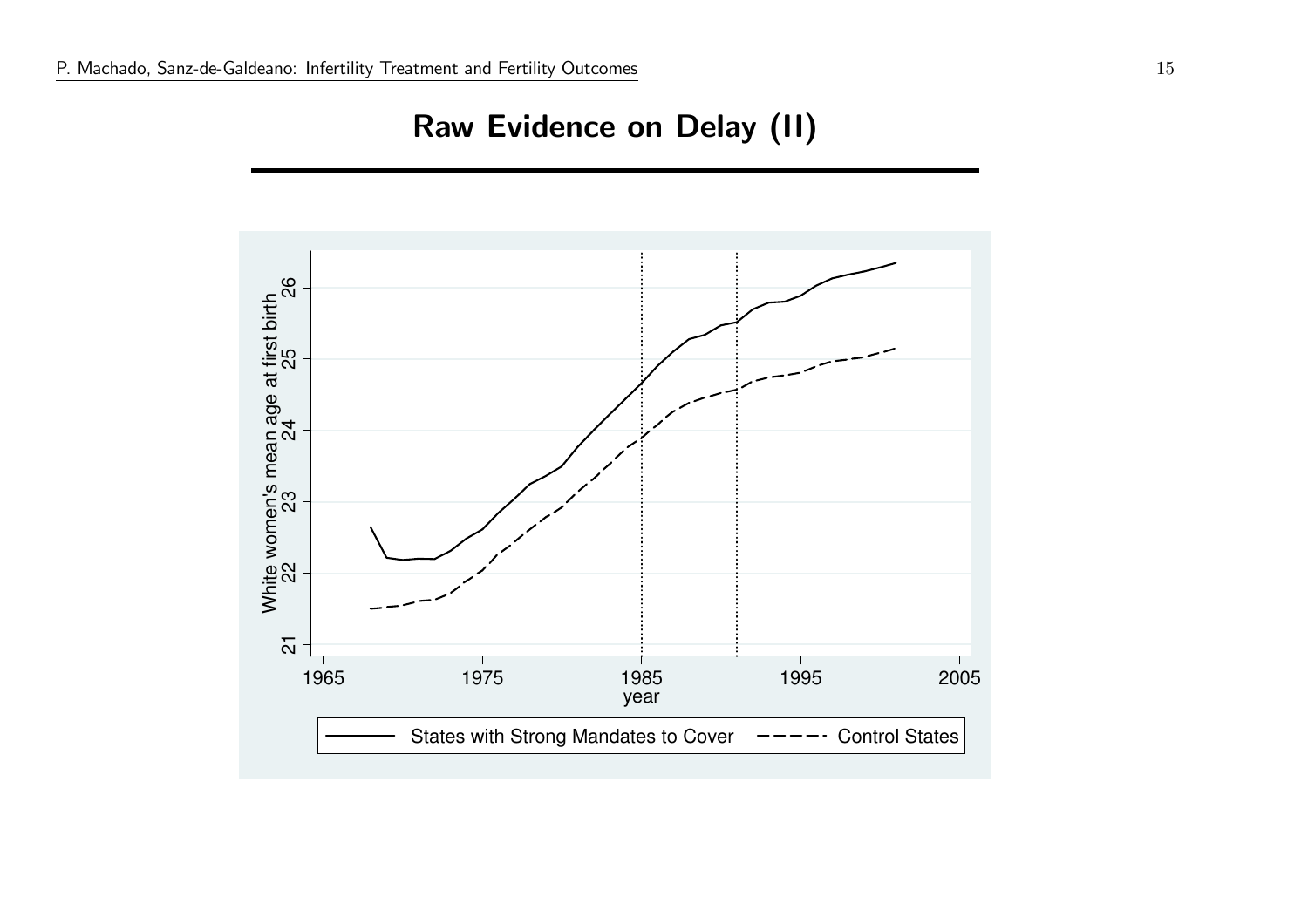# Raw Evidence on Delay (III)

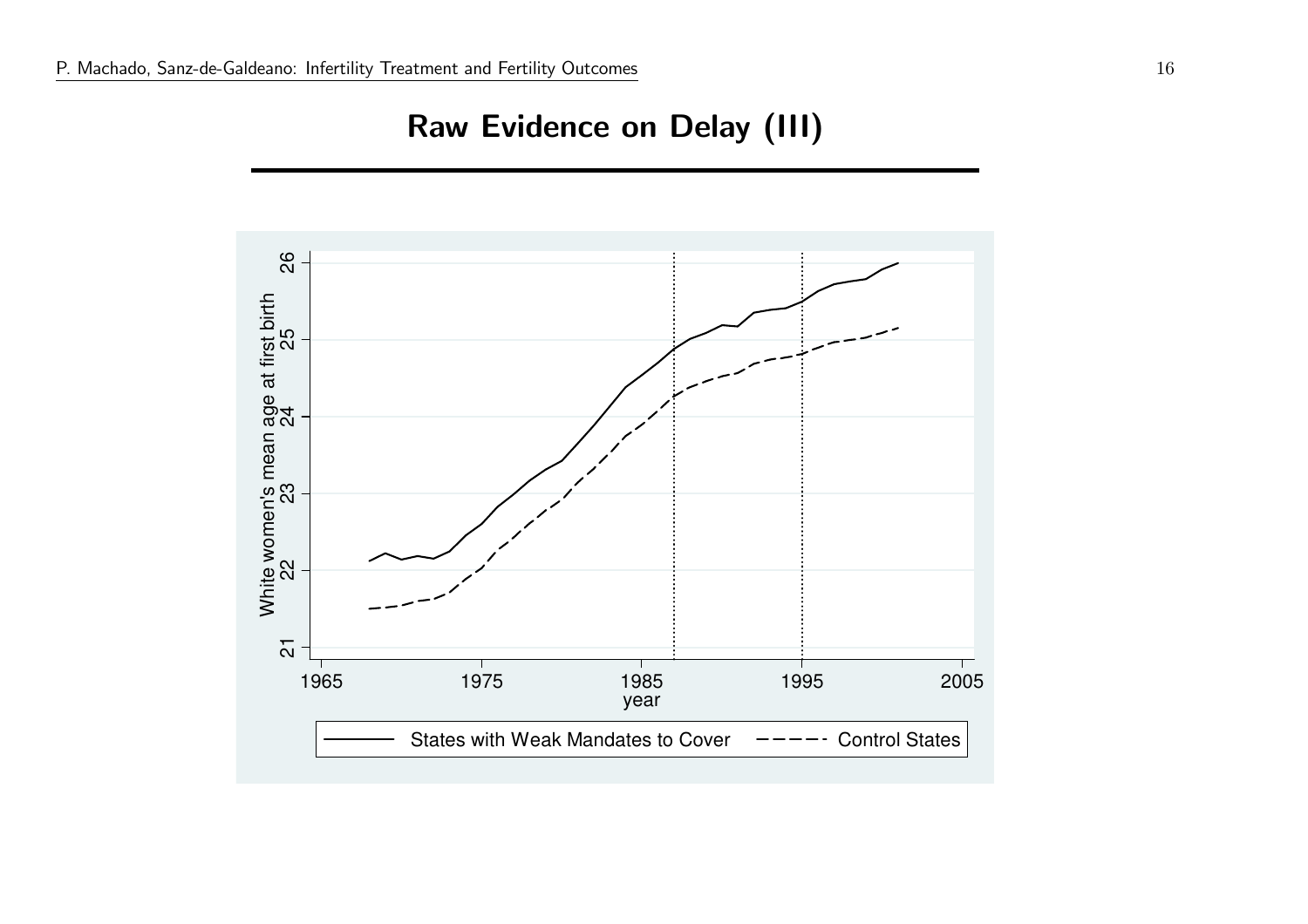# Raw Evidence on Delay (IV)

| Raw diffs in diffs estimates. Whites. Mean age at first birth |                      |                      |                     |                   |  |  |  |  |
|---------------------------------------------------------------|----------------------|----------------------|---------------------|-------------------|--|--|--|--|
|                                                               |                      |                      | 3                   |                   |  |  |  |  |
|                                                               | postpre diff treated | postpre diff control | $\alpha$ $\neq$ 1-2 | perc_dd=(3/1)*100 |  |  |  |  |
| <b>Arkansas</b>                                               | 0.725                | 0.889                | $-0.164$            | $-22678$          |  |  |  |  |
| <b>Hawaii</b>                                                 | 1.221                | 0.889                | 0.332               | 27.199            |  |  |  |  |
| <b>Illinois</b>                                               | 0.592                | 0.586                | 0.006               | 1.080             |  |  |  |  |
| <b>Maryland</b>                                               | 1.993                | 1.261                | 0.731               | 36,698            |  |  |  |  |
| Massachusetts                                                 | 2205                 | 0.889                | 1.316               | 59,692            |  |  |  |  |
| <b>Rhode Island</b>                                           | 1.223                | 0.693                | 0.530               | 43.321            |  |  |  |  |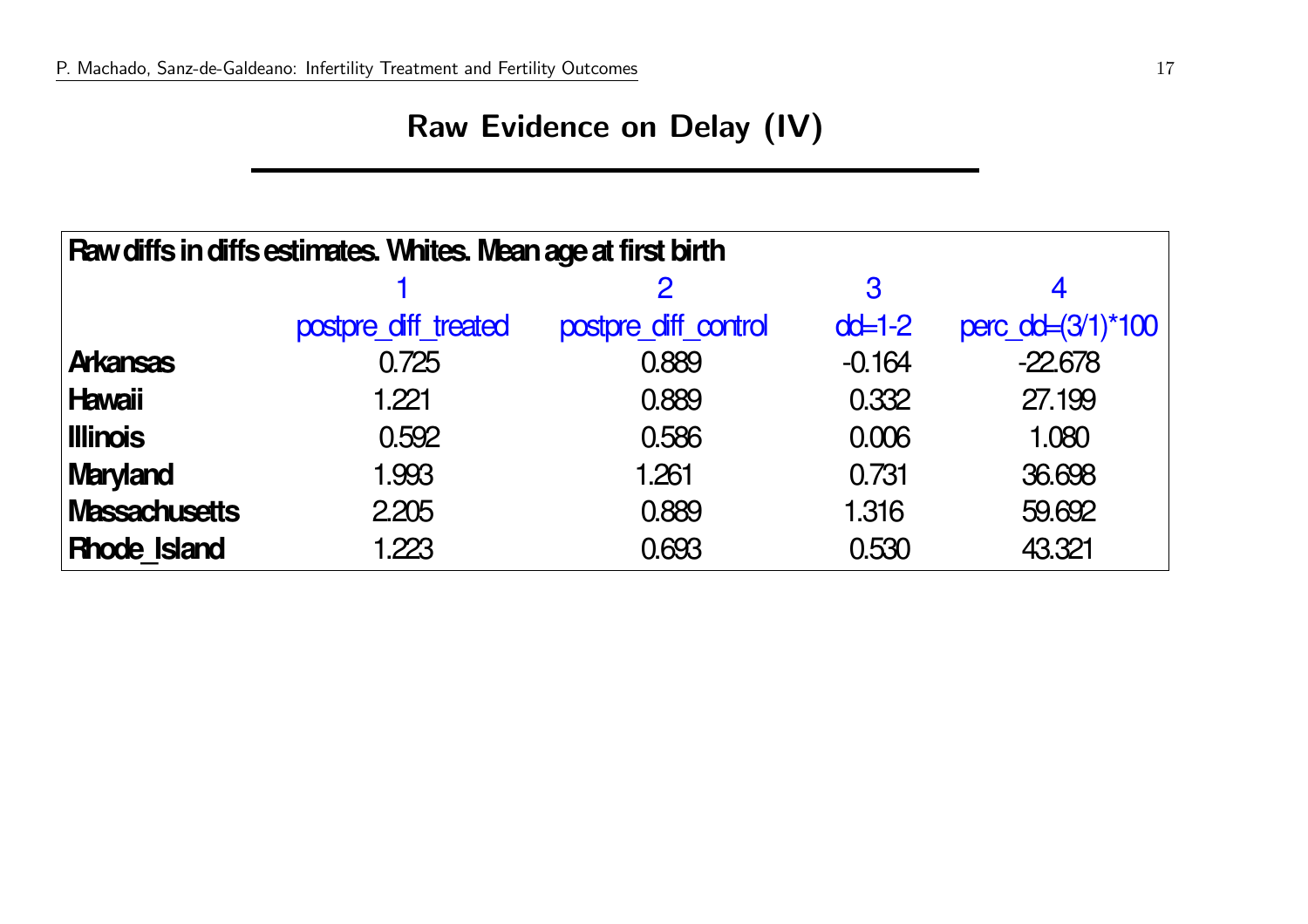#### Raw Evidence on Catch up effect

• Cohort comparison: we follow the same cohort in treated and control states and compare their  $#$  of children as they grow old.



Own kids in hh for 15-19 women in <sup>1980</sup>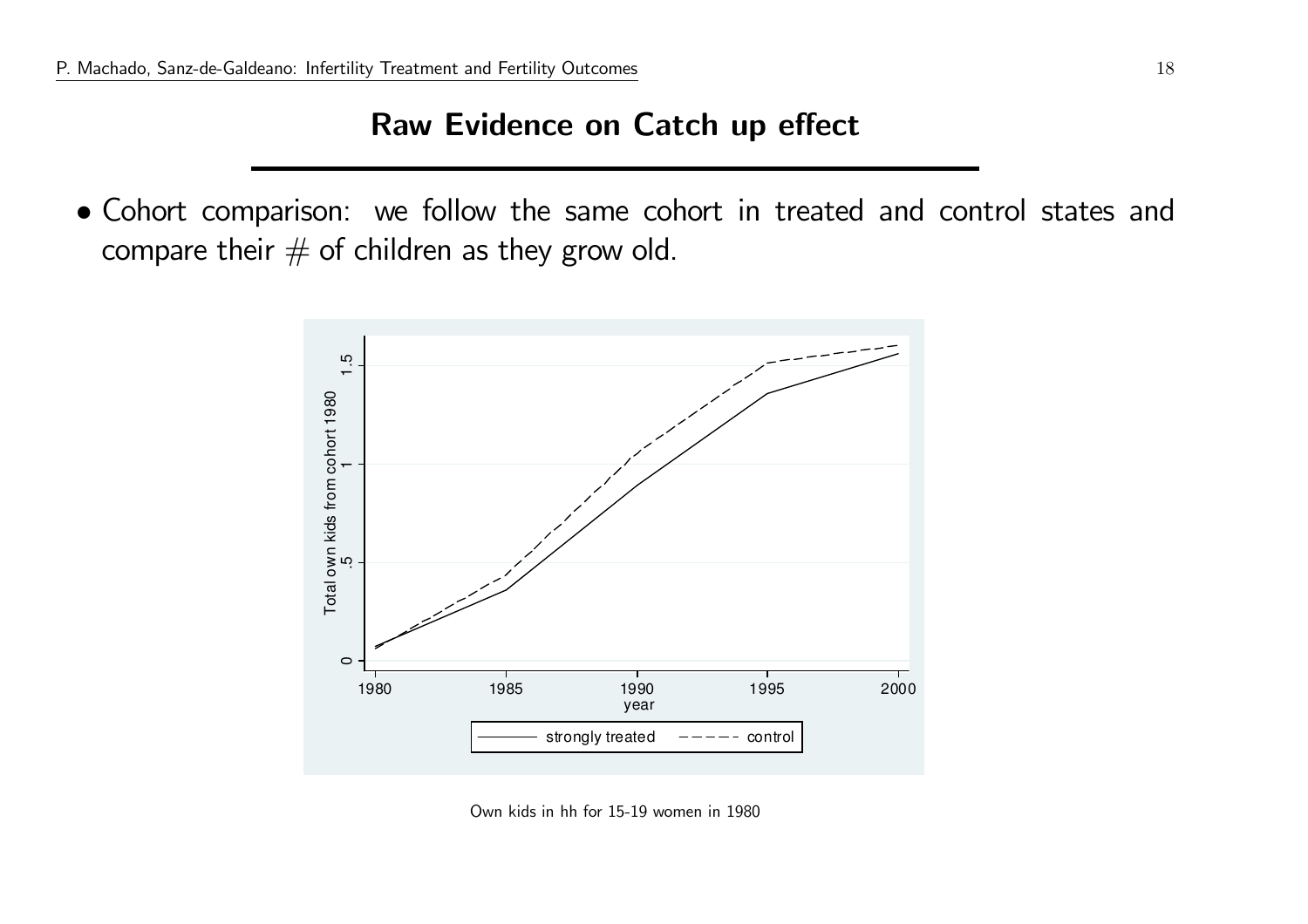# Results (Preliminary)

#### **Synthetic control group estimates. Mean age at first birth. Whites**

|                      |                      | $\overline{2}$ | $3=(2/1)*100$ |
|----------------------|----------------------|----------------|---------------|
|                      | postpre_diff_treated | effect         | perc effect   |
| <b>Arkansas</b>      | 0.725                | $-0.597$       | $-82.455$     |
| <b>Hawaii</b>        | 1.221                | 0.065          | 5.329         |
| <b>Illinois</b>      | 0.592                | 0.028          | 4.695         |
| <b>Maryland</b>      | 1.993                | 0.304          | 15.236        |
| <b>Massachusetts</b> | 2.205                | 0.988          | 44.817        |
| <b>Rhode Island</b>  | 1.223                | 0.416          | 34.029        |
|                      |                      |                |               |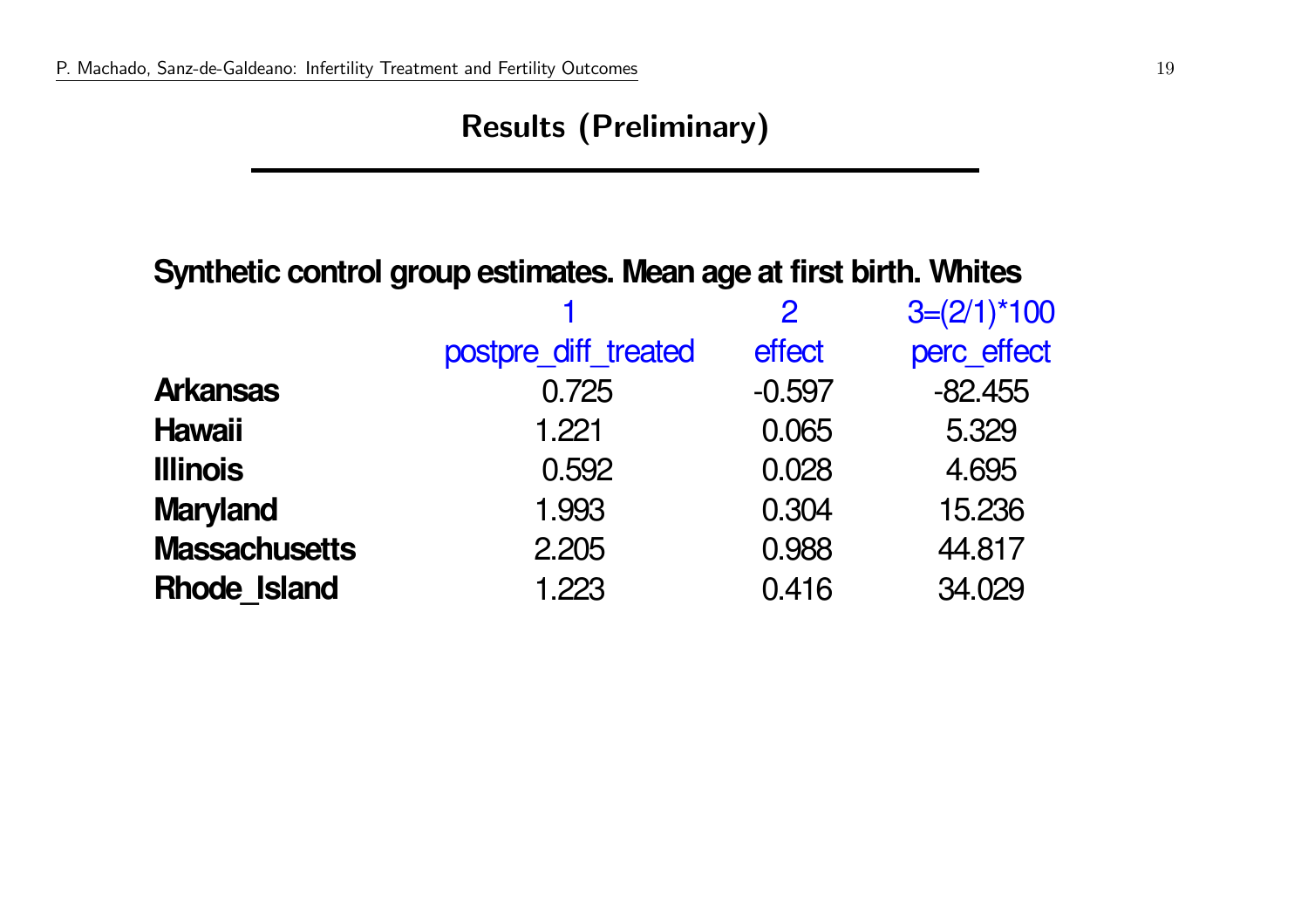# Results (Preliminary)

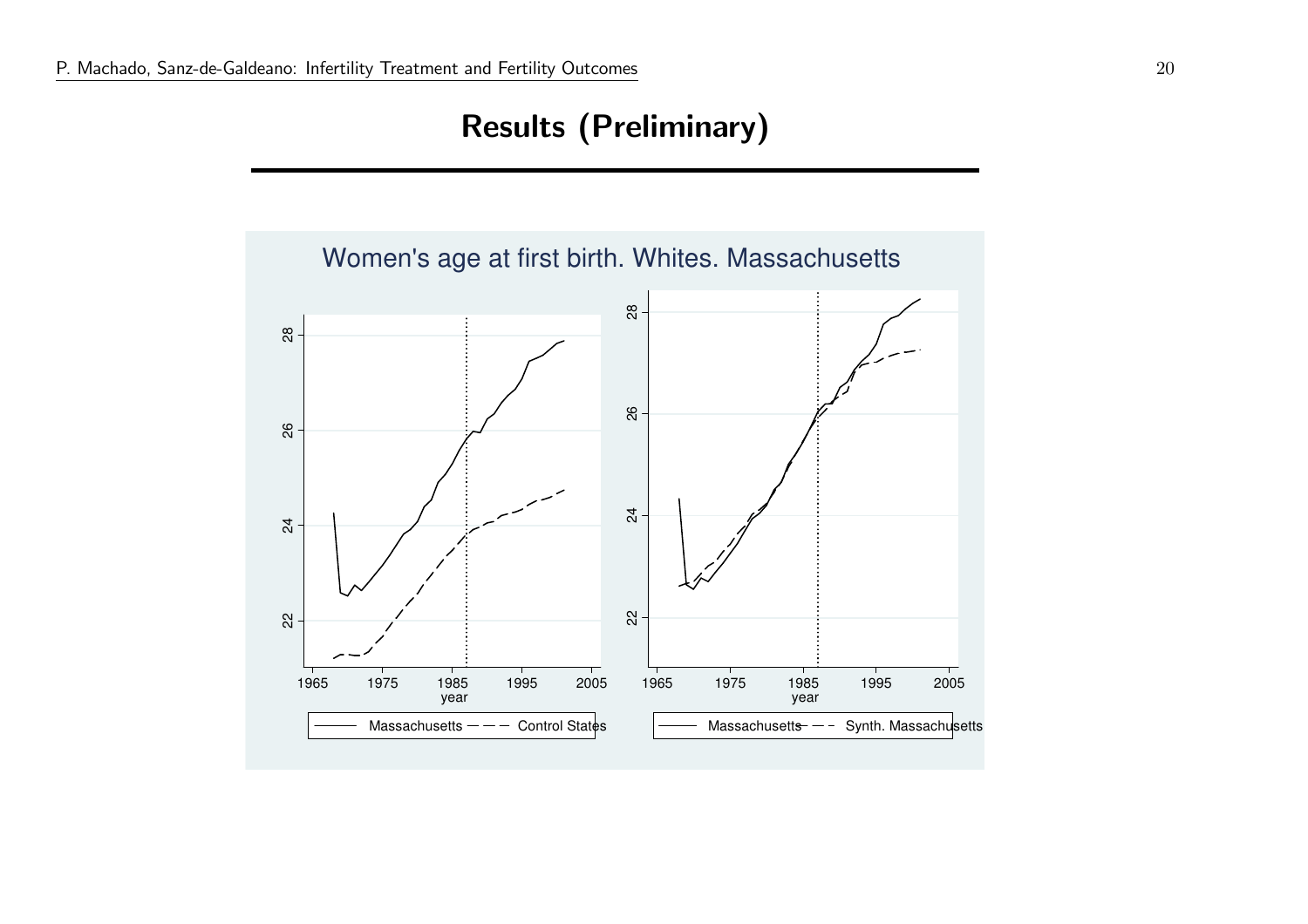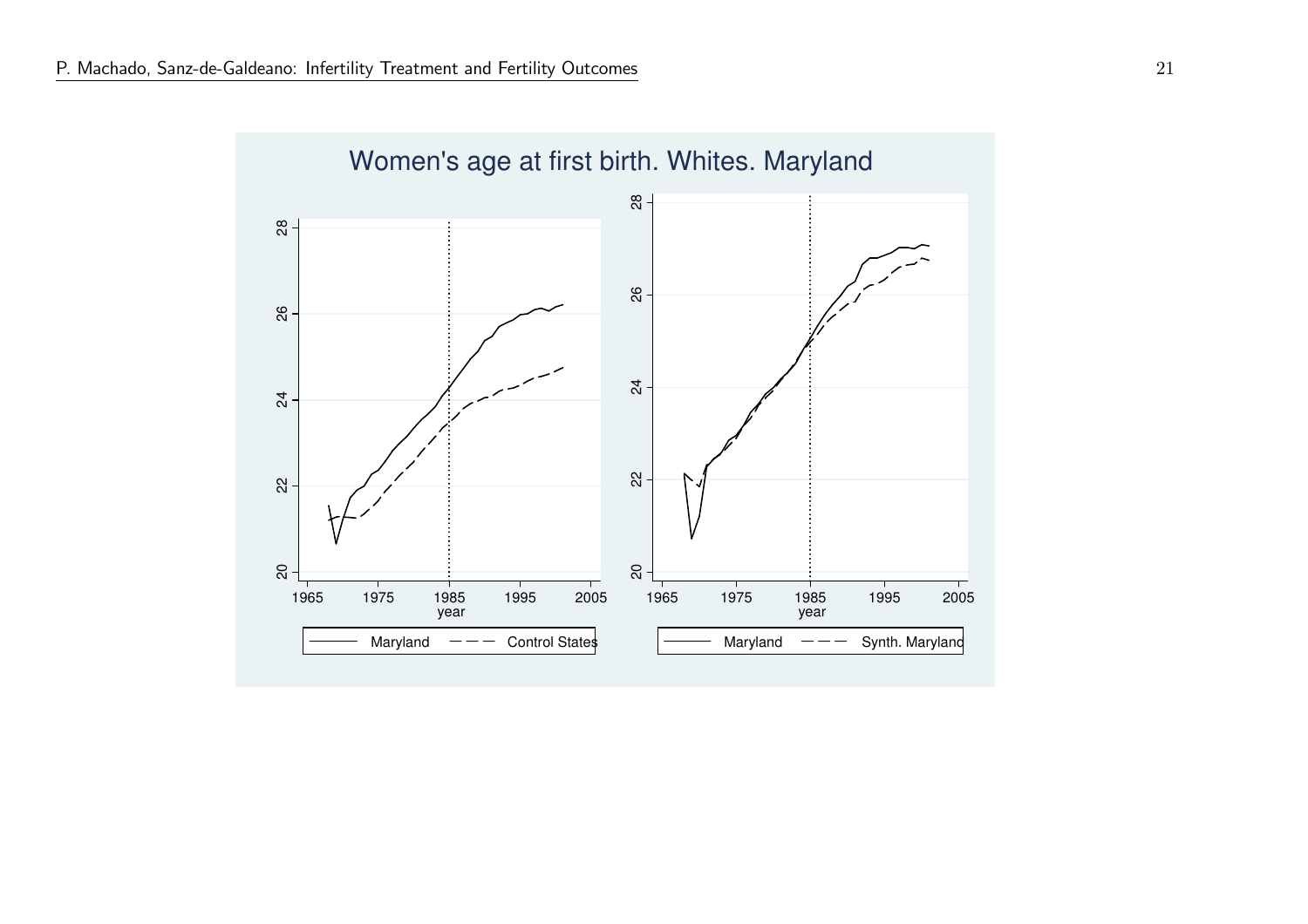